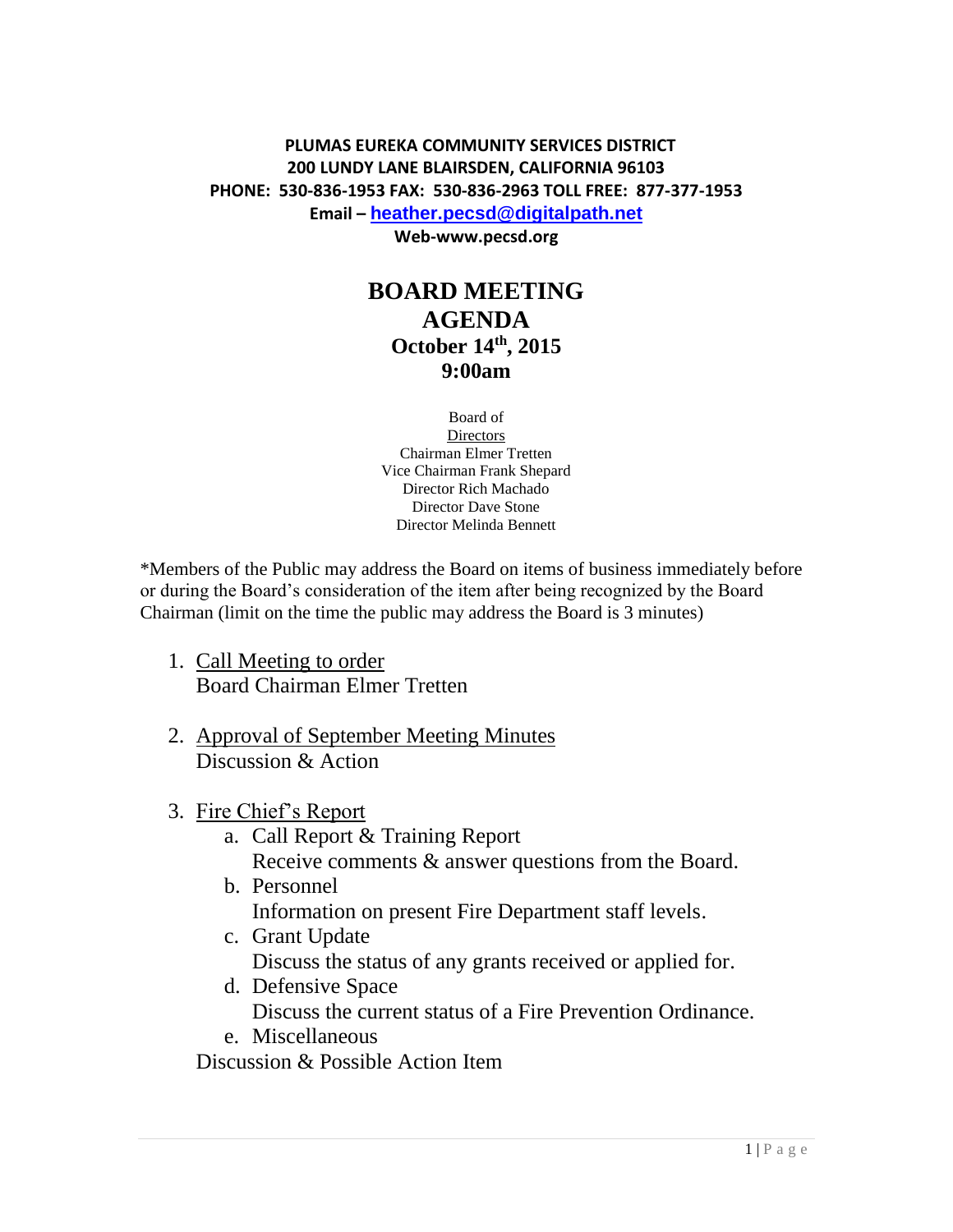4. Arsenic Remediation Project

General Manager Frank Motzkus

- a. Ray Kruth, Stantec Engineering, will be in attendance to present the Board with a Draft Preliminary Engineering Report, which includes changes requested by State Water Resources Control Board, Division of Drinking Water ("SWRCB, DODW")
- b. The Board will review and discuss Blueleaf Incorporated's Proposal for Arsenic Removal Pilot Services.
- c. Motion to approve Proposal for Arsenic Removal Pilot Services.
- d. Roll Call Vote.

Discussion & Action

5. Recycle Feasible Study Report

The Board will discuss and possibly accept PECSD's Recycle Feasible Study Report drawn up by Bastian Engineering. Discussion & Action

6. Operations Report

*Informational Item* Operations Manager Lewis Prince Discussion & Non Action Item

- 7. Caley Electric
	- a. The Board will review and discuss Caley Electric's Proposal to replace existing sewer lift controller for Wastewater Treatment Plant #6.
	- b. Motion to approve.
- 8. Robert W. Johnson's Contract
	- a. The Board will review and discuss Auditor Robert W. Johnson's proposal for a new three year contract.
	- b. Motion to approve.

Discussion & Action

9. Special Districts Report *Informational Item* General Manager Frank Motzkus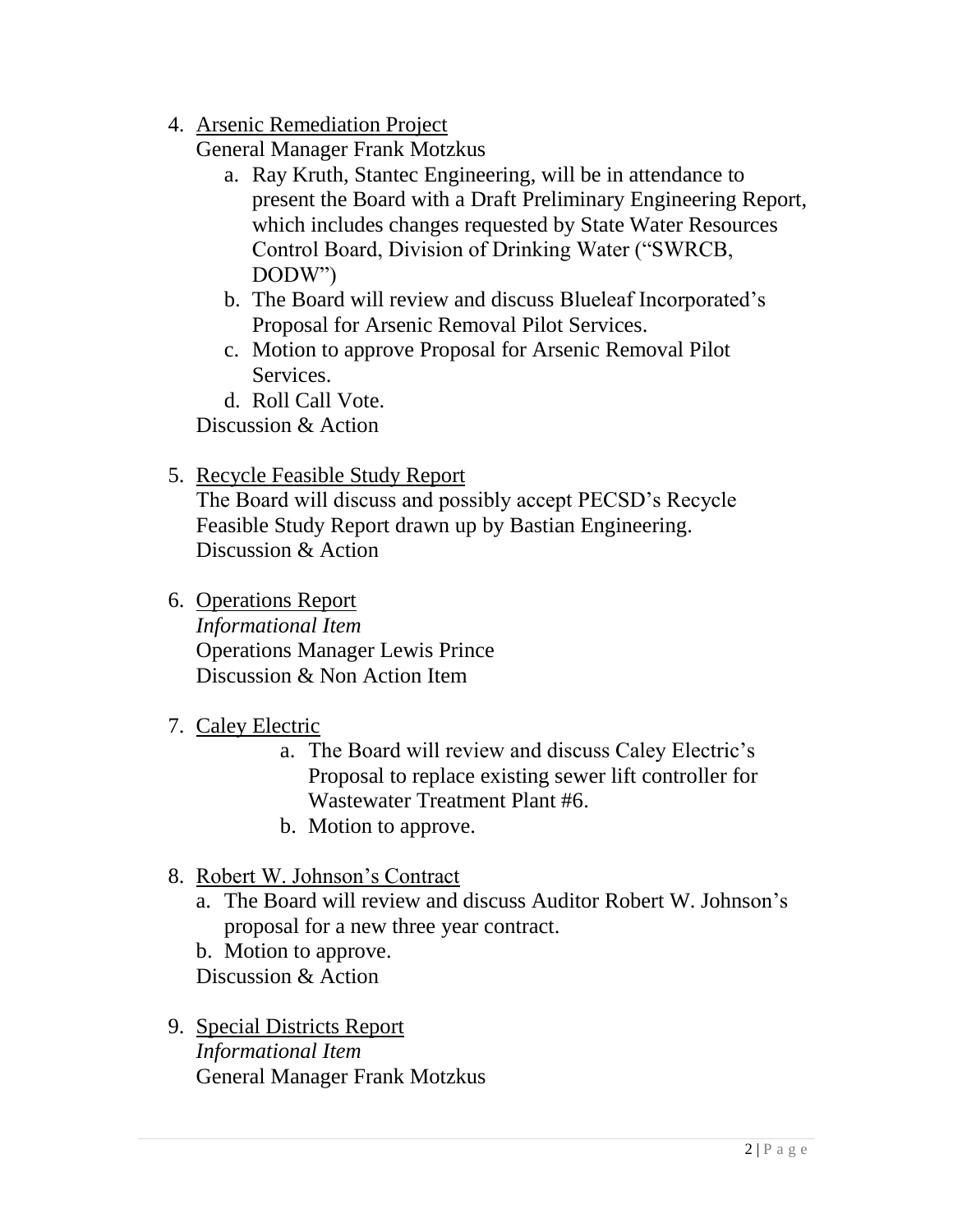The Board will be updated on the activities of the Plumas County Special Districts Association and California Special Districts Association. Discussion & Non Action Item

10.Accounts Receivable Report

Administrative Manager Heather Kotrc

a. Liens

b. 2<sup>nd</sup> Shut Off notices

Discussion & Action Item

- 11.Committee Report
	- a. Personnel
	- b. Recreation
	- c. Emergency Preparedness Plan
	- d. Water Conservation
		- I. The Board will review 2010 2015 Well Flows Monthly Usage Report.
		- II. The Board will discuss changing PECSD's current Water Conservation Stage II down to Stage I.
	- e. Benefits
	- f. Insurance
	- g. Firewise
		- I. The Board will be updated on the October  $2<sup>nd</sup>$  Firewise Committee Meeting.
		- II. The Board will review the "Final" Firewise Communities/USA Community Assessment for the Plumas Eureka Estates Community, which can be found on PECSD's website.

Discussion & Possible Action Items

12.Goals & Objectives

Discussion & Possible Action

## 13.General Manager's Report

General Manager F. Motzkus

- a. Review Fiscal Year 2015/2016 September Financial Reports
	- I. Motion for Acceptance
- b. Miscellaneous

Discussion & Action